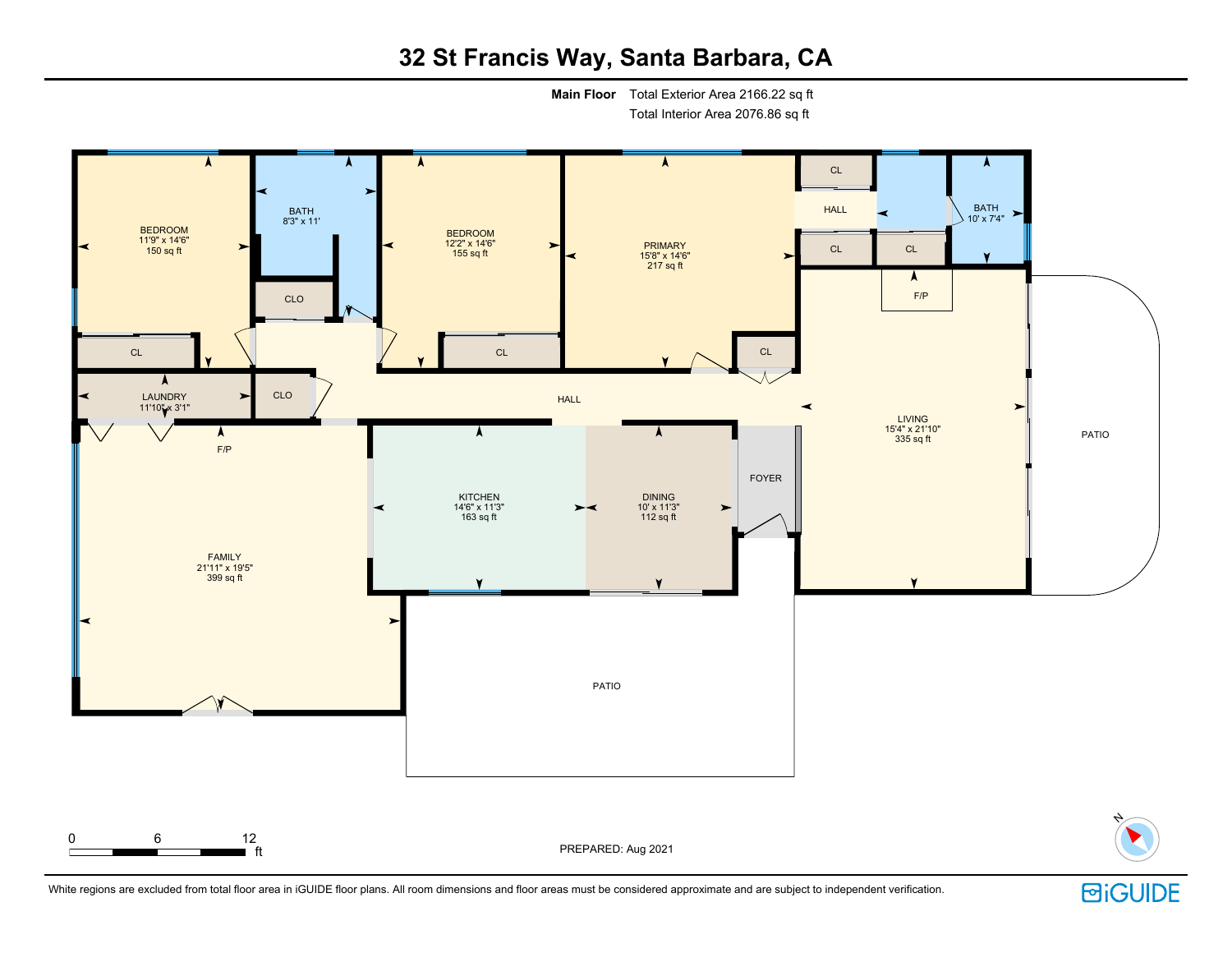## **Property Details**

### **Room Measurements**

Only major rooms are listed. Some listed rooms may be excluded from total interior floor area (e.g. garage). Room dimensions are largest length and width; parts of room may be smaller. Room area is not always equal to product of length and width.

### **Main Building**

MAIN FLOOR Bath: 11' x 8'3" | 72 sq ft Bath: 7'4" x 10' | 62 sq ft Bedroom: 14'6" x 12'2" | 155 sq ft Bedroom: 14'6" x 11'9" | 150 sq ft Dining: 11'3" x 10' | 112 sq ft Family: 19'5" x 21'11" | 399 sq ft Kitchen: 11'3" x 14'6" | 163 sq ft Laundry: 3'1" x 11'10" Living: 21'10" x 15'4" | 335 sq ft Primary: 14'6" x 15'8" | 217 sq ft

### **Floor Area Information**

Floor areas include footprint area of interior walls. All displayed floor areas are rounded to two decimal places. Total area is computed before rounding and may not equal to sum of displayed floor areas.

### **Main Building**

MAIN FLOOR Interior Area: 2076.86 sq ft Perimeter Wall Length: 214 ft Perimeter Wall Thickness: 5.0 in Exterior Area: 2166.22 sq ft

**Total Above Grade Floor Area** Main Building Interior: 2076.86 sq ft **Main Building Exterior: 2166.22 sq ft**